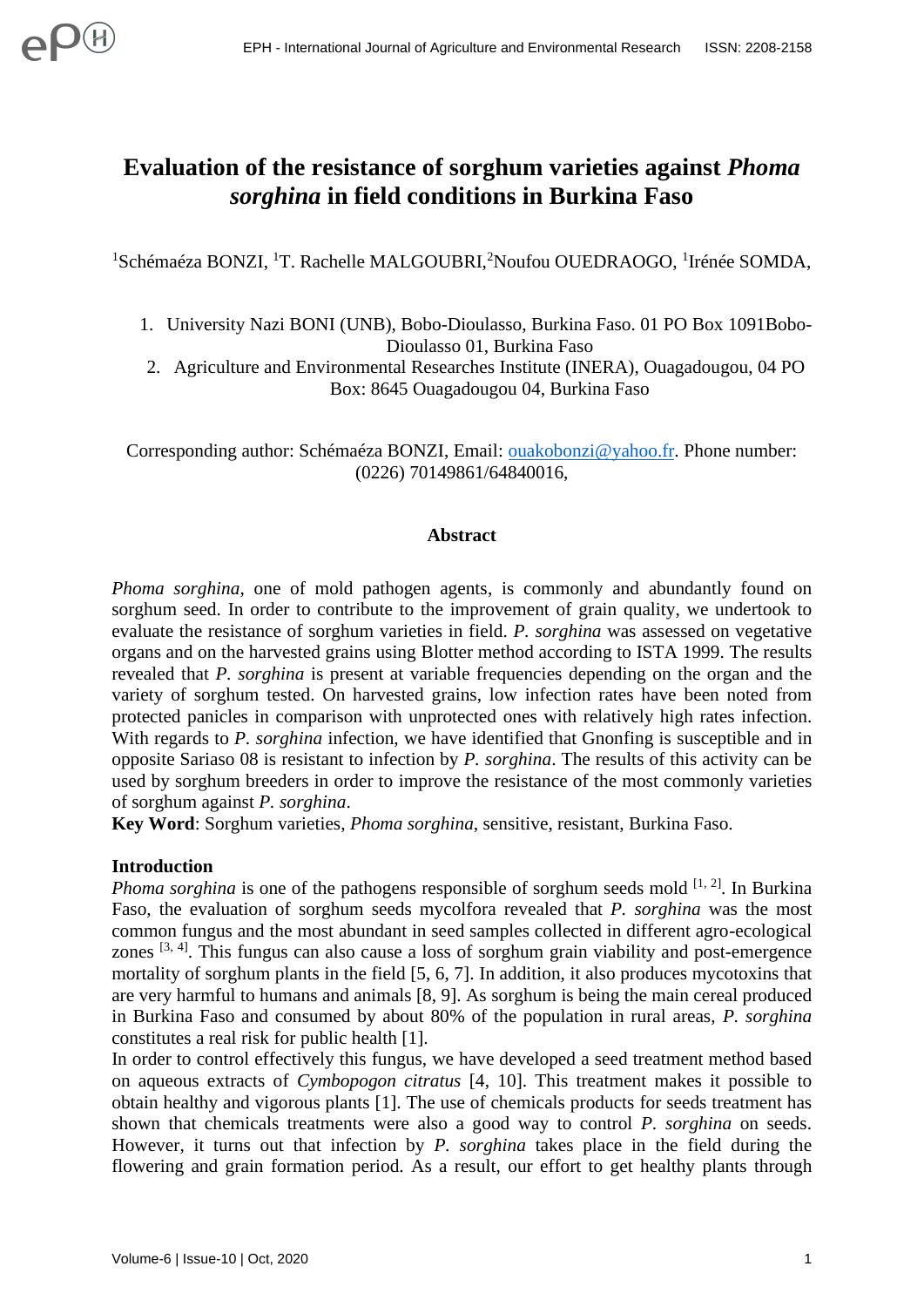seeds treatment will only serve to reduce post-emergence mortalities and improve grain yield at harvest. But the harvested grains still had fairly high infection levels and the exposure risk of the population to mycotoxins produced by *P. sorghina* was still significant. Exploring other control methods, such as the use of resistant varieties, is necessary (is a must). So, we started to evaluate the resistance of 07 popularized varieties in Burkina Faso, against *P. sorghina* in the field. The overall objective of this study is to contribute to the development of an efficient method to control *P. sorghina*.

# **Materials**

 $\mathbf{D}(\mathsf{H})$ 

The study focused on eight (07) varieties of sorghum:

-Sariaso 05, Sariaso 08, Framida, ICSV 1049, Gnonfing and Grinkan which are long duration varieties of 120 days;

-Kapelga variety with a duration of 95days.

These varieties have been recommended to us by the Environmental Institute for Agricultural Research because they are most cultivated by producers and are resistant to mold.

# Experimental site

The experimental design was set up on the station of the Environmental Institute for Agricultural Research (INERA) located at Farako-Bâ. The station of Farako-Bâ was located at 15 km in the southwest of Bobo-Dioulasso on the way leading to Banfora, 4°20 W longitude,  $11^{\circ}06$  N latitude and at 405 meters altitude. According to  $^{[11]}$  Guinko (1984), the southwestern zone of Burkina Faso in which Farako-Bâ is located belongs to the Sudano-Guinean climate. This climate is characterized by the alternation of a rainy season (May to October) with a dry season (November to April). The cumulative rainfall during the year was 4585.2 mm on a total of 80 days of rain. The wettest months are those of June and August.

The soil is a ferruginous tropical one with an argilo-sandy or sablo-muddy texture on the surface, low in organic matter (0.7%) and having a pH ranging between 5 to 5.5.

# **Methods**

# **Experimental design**

The experimental design was a Fisher block including seven (07) treatments repeated three times which gives a total of 21 elementary plots. The blocks are separated from each other by paths of 1.2 meter. Each elementary plot contains 4 lines and 11 seed holes by line, making a total of 44 seed holes.

#### **Seed treatment**

Two hundred (200) grains of each variety were separately introduced into 80 ml of sterile plastic tubes containing 30 ml of sterile water. The tubes were then placed in a water bath at 50ᵒC for 40 min to disinfect the seeds. The disinfected seeds a were dried in aseptic conditions on sterile blotting paper for 12 h.

#### **Soil preparation, sowing and plants management**

Soil preparation consisted of plowing followed by harrowing in order to have a good seedbed. The sowing was carried out on July 25 and four (04) seeds were sown by seed hole according to the spacing of 80 cm between lines and 40 cm between seed holes.

Plants weeding by seed hole was done 14 days after sowing (DAS), to control weeds. The mineral fertilizer (NPK 15-15-15-6S-1B) was also applied the same day after weeding at the rate of 150 kg/ha, i.e. 210 g by elementary plot or 4.78 g by seed hole. Urea was added at 45 DAS at the rate of 50 kg/ha or 70.4 g per plot unit or 1.6 g by seed hole, followed by manually ridging to prevent plant fall, to control weeds and promotes infiltration. At the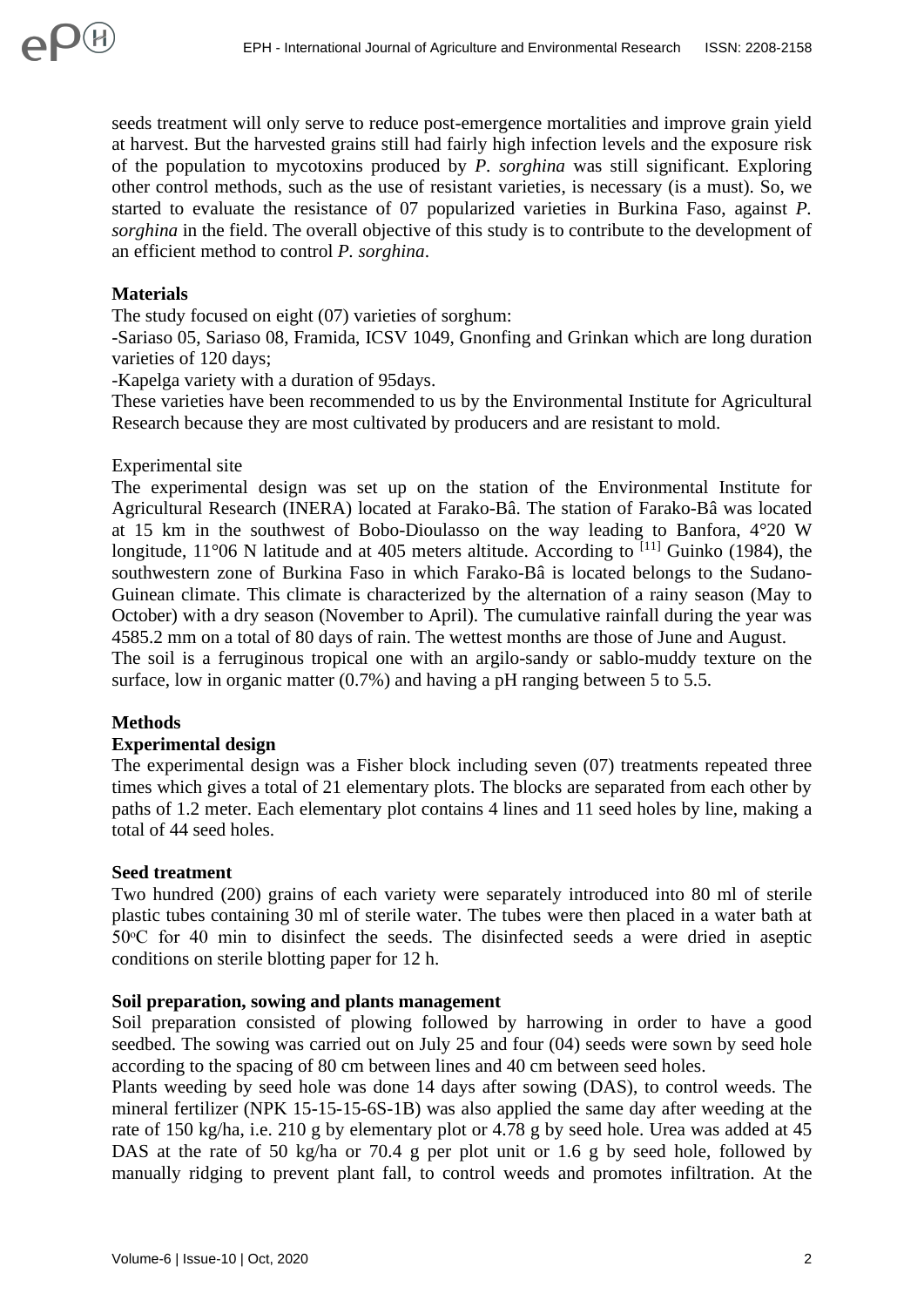swelling stage, one panicle was covered in some seed hole with craft paper envelopes to protect it against *P. sorghina* inoculum in the air. A total of three (03) panicles are protected per elementary plot. The harvest took place in November. For each variety, protected (P) and unprotected (NP) panicles were harvested separately in each elementary parcel.

# **Sampling and evaluation of mycoflora on vegetative organs and seeds**.

At twenty-four (24) DAS, five (05) seedlings plants were collected on middle lines of each elementary plot and arranged separately. In laboratory, plants were washed with tap water to remove soil particles on roots. Some fragments were collected from each vegetative organ using a disinfected scalpel. Five fragments of each vegetative organ obtained were placed in Petri dishes containing three discs of moistened blotter papers The Petri dishes were incubated at 22°C under 12 hours alternating cycles of near ultraviolet (NUV) light and darkness. The leaves were evaluated after five (05) days of incubation while the stems and roots were evaluated after a 7-day-incubation period.

The harvested grains were incubated using the Blotter method described by  $[12, 13]$  ISTA, (1999) and Mathur and Kongsdal, (2003). Twenty-five (25) grains were placed in Petri dishes containing three (03) discs of blotting papers moistened with sterile water. The Petri dishes were incubated at 22°C under 12 hours alternating cycles of near ultraviolet (NUV) light and darkness for seven (07) days. A total of two hundred (200) grains per sample were evaluated.

# **Evaluation**

a. Evaluation of the mycoflora of vegetative organs

At the end of the incubation period, vegetative organs were examined individually with stereoscopic material to detect the presence or absence of different fungi and particularly *P. sorghina*.

# b. Evaluation of mycoflora of harvested grains

At maturity, the protected and unprotected panicles were harvested separately per elementary plot, dried and threshed separately. Sampling was carried out per elementary plot using a conical divider while taking into account (or considering) protected and unprotected panicles. Blotter method described above was used for mycoflora evaluation.

# **Data analysis and results presentation**

Data collected on vegetative organs and harvested grains were analyzed using the software MINITAB version 16. ANOVA was calculated for all the parameters. The means were compared using Student Newman and Keuls multiple classification test at 5% when the analysis showed significant differences between treatments. The results are presented in tables.

# **Results**

# *Evaluation of* **Phoma sorghina** *transmission from seeds to vegetative organs of sorghum*

*P. sorghina* was detected on all the varieties tested. The ANOVA analysis did not show any difference between sorghum varieties (Table 1). Low infection level was observed on roots of Sariaso 05 (0.5%) and Sariaso 08 (0.2%) while high infection rate was obtained on roots of Framida, (0.67%) ICSV 1001 (0.67%) and Gnonfing (0.60%). Stem low infection rate was observed on Kapelga and ICSV (0.33%) and high on Sariaso 08 (0.60%). *P. sorghina* was less transmitted to leaves of Sariaso 08 (0.33%) and highly transmitted to Framida, Sariaso 05 and Kapelga (Table 1).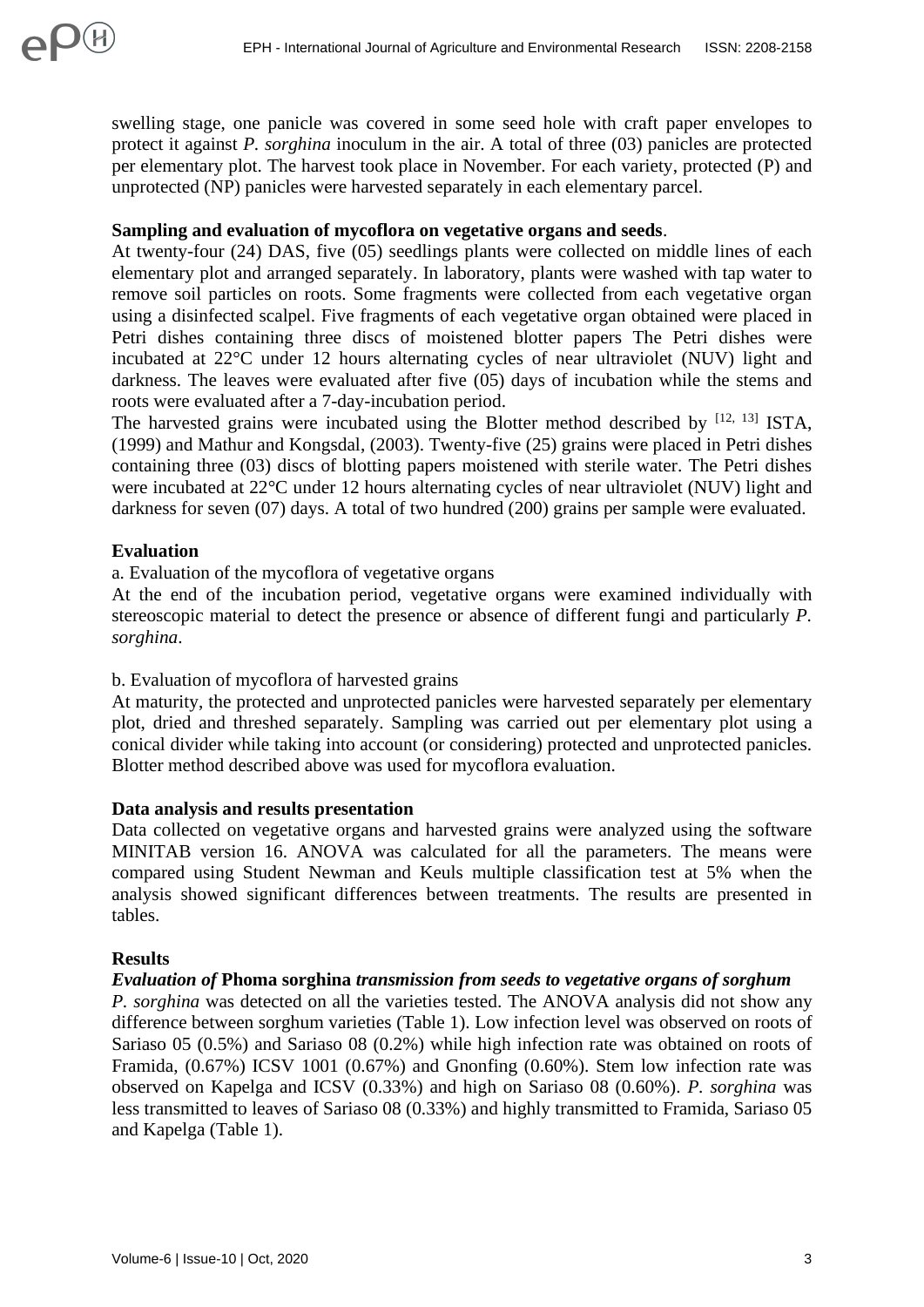| Varieties            | Roots     | <b>Stem</b> | Leaves    |
|----------------------|-----------|-------------|-----------|
| Framida              | 0.67      | 0.53        | 0.67      |
| Sariaso 05           | 0.13      | 0.47        | 0.67      |
| <b>ICSV 1049</b>     | 0.67      | 0.33        | 0.47      |
| Grinkan              | 0.47      | 0.53        | 0.47      |
| Kapelga              | 0.40      | 0.33        | 0.67      |
| Gnonfing             | 0.60      | 0.53        | 0.47      |
| Sariaso 08           | 0.20      | 0.60        | 0.33      |
| <b>F</b> value       | 2.60      | 0.50        | 0.52      |
| <b>Probability</b>   | 0.054     | 0.820       | 0.808     |
| <b>Signification</b> | <b>NS</b> | <b>NS</b>   | <b>NS</b> |

|  | Table 1: Transmission of <i>Phoma sorghina</i> to vegetative organs of sorghum plants in field |  |  |  |  |
|--|------------------------------------------------------------------------------------------------|--|--|--|--|
|  |                                                                                                |  |  |  |  |

NS : Not significant

 $\Omega$ 

#### **Evaluation of** *Phoma sorghina* **transmission to sorghum harvested grains**

The analysis of variance showed highly significant differences between grain infection of both protected and unprotected panicles. *P. sorghina* was transmitted to grains from protected or unprotected panicles. However, variety Gnonfing differed from other varieties for its susceptibility to *P. sorghina* (74.33%) on grains from protected panicles. For other varieties, the infection rate varied from 9.17% for Sariaso 05 to 29.5% for Kapelga (Table 2). Compared to other varieties, lower infection rate (43.64 %) was obtained on unprotected panicles of Sariaso 08. It was even statistically different from Gnonfing which had high infection rate of 81.5% (Table 2).

|                       | <i>Phoma sorghina</i> infection rate %) |                      |  |
|-----------------------|-----------------------------------------|----------------------|--|
| Varieties             | Protected panicles                      | Unprotected panicles |  |
|                       |                                         |                      |  |
| Framida               | $12.33^{b}$                             | $67.50^{ab}$         |  |
| Sariaso 05            | $9.17^{b}$                              | $60.67^{ab}$         |  |
| <b>ICSV 1049</b>      | $15.33^{b}$                             | $67.00^{ab}$         |  |
| Grinkan               | 24.17 <sup>b</sup>                      | $67.17^{ab}$         |  |
| Kapelga               | $29.50^{b}$                             | $71.00^{ab}$         |  |
| Gnonfing              | 74.33 <sup>a</sup>                      | $81.50^a$            |  |
| Sariaso <sub>08</sub> | $10.17^{b}$                             | 43.67 <sup>b</sup>   |  |
| <b>F</b> value        | 28.39                                   | 4.10                 |  |
| <b>Probability</b>    | 0.000                                   | 0.014                |  |
| <b>Signification</b>  | <b>HS</b>                               | <b>HS</b>            |  |

Table 2: *Phoma sorghina* transmission to protected and unprotected seeds of sorghum

HS: Highly significant

# **Compared effect of panicles protection on the infection rate of** *Phoma sorghina* **on harvested grains**

Protection of panicles before swelling period contributed to the reduction of *P. sorghina* infection rate. Comparative ANOVA showed highly significant differences between protected and unprotected panicles, with the exception of Gnonfing (Table 2). The Student Newman and Keuls multiple classification indicated a separation between infection rates of grains obtained from protected panicles and those from unprotected panicles of the other varieties of sorghum tested. Infection level of protected panicles of tested varieties excepted Gnonfing was between 9.17 to 29.5 %and that of unprotected panicles was between 43.67 to 81.5 % (Table 2). The comparative analysis between protected an unprotected panicle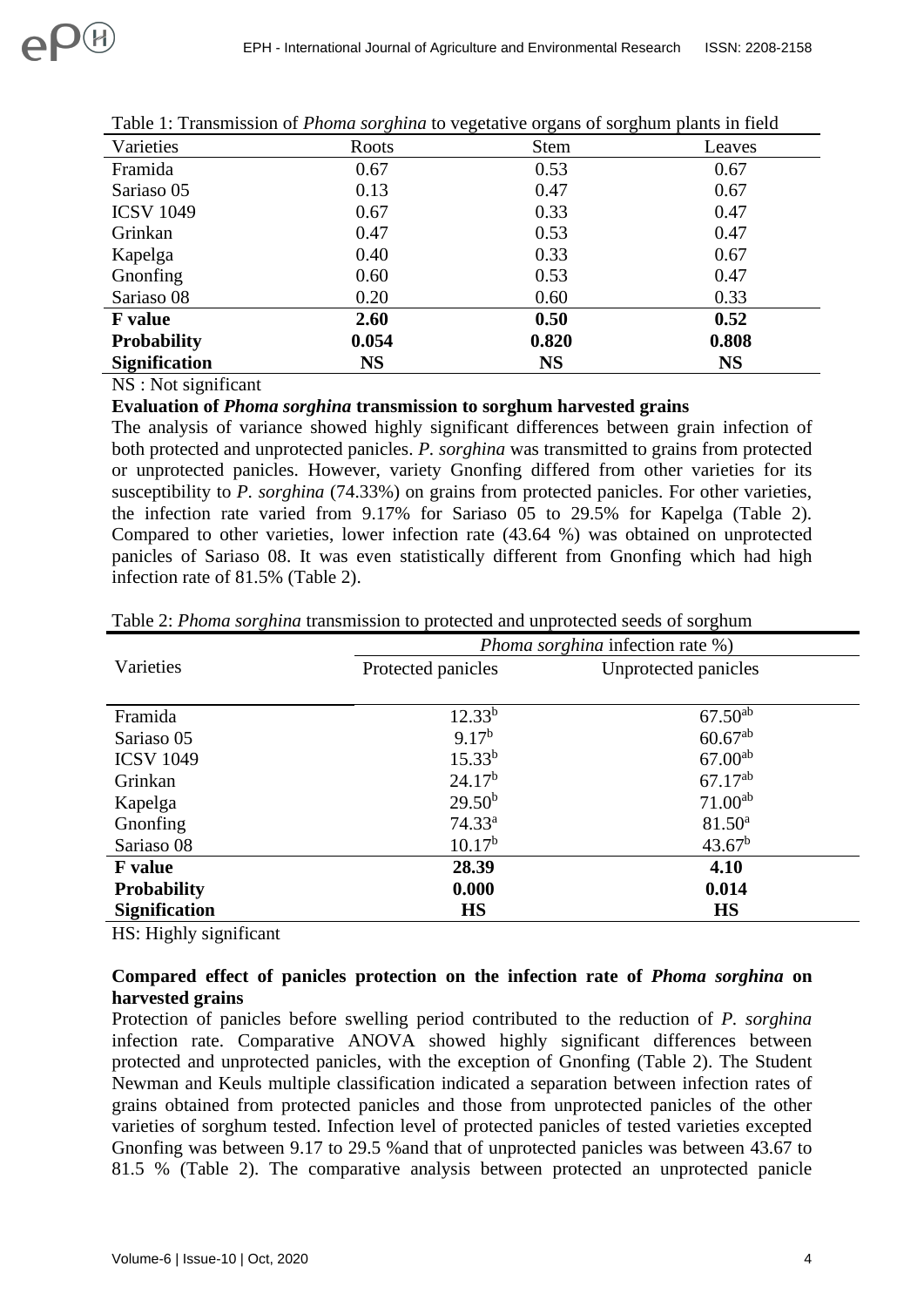showed that panicle protection before swelling had not significant effect on the reduction of infection rate of Gnonfing.

| Varieties            | Phoma sorghina infection rate % |
|----------------------|---------------------------------|
| Framida P            | $12.33^{d}$                     |
| Sariaso 05 P         | 9.17 <sup>d</sup>               |
| <b>ICSV 1049 P</b>   | $15.33^{d}$                     |
| Grinkan P            | 24.17 <sup>cd</sup>             |
| Kapelga P            | 29.50 <sup>cd</sup>             |
| Gnonfing P           | $74.33^a$                       |
| Sariaso 08 P         | 10.17 <sup>d</sup>              |
| Framida NP           | $67.50^{ab}$                    |
| Sariaso 05 NP        | $60.67^{ab}$                    |
| <b>ICSV 1049 NP</b>  | $67.00^{ab}$                    |
| Grinkan NP           | $67.17^{ab}$                    |
| Kapelga NP           | 71.00 <sup>a</sup>              |
| Gnonfing NP          | $81.50^{\circ}$                 |
| Sariaso 08 NP        | $43.67^{bc}$                    |
| <b>F</b> value       | 29.29                           |
| <b>Probability</b>   | 0.000                           |
| <b>Signification</b> | <b>HS</b>                       |

Tableau 3: Comparison of the effects of protection and unprotection of panicles on the infection rate of *Phoma sorghina*

HS: Highly significant; P: Protected panicles et NP: Unprotected panicle

# **Discussion**

Sorghum was the main cereal consumed in Burkina Faso. The evaluation of mycoflora showed that these grains were very infected by a mycotoxinogenic fungus *Phoma sorghina.* As part of the search for effective control methods against this fungus, varieties well adopted by producers were evaluated in field against this seed-borne fungus. Evaluation of mycoflora on vegetative organs of different sorghum varieties showed that *P. sorghina* infects all organs regardless the variety tested. Similar results were obtained by <sup>[14]</sup> Bonzi *et al.* (2013) who showed that *P. sorghina* was transmitted to leaves, stems and roots of sorghum plants obtained from infected kernels. The analysis of grain mycoflora of different varieties revealed the presence of *P. sorghina* in the grain samples of all the varieties tested. Infection rate however depends on the variety. Our work indicates that Gnonfing is susceptible to *P. sorghina* and Sariaso 08 was resistant to this fungus. This variety, which is declared vulnerable to mold agents, has a fairly high infection rate (71%) by *P. sorghina*. The protection of sorghum panicles before the swelling period allows a significant reduction in *P. sorghina* infection, except for Gnonfing, for which the protection did not induce a significant reduction. These results corroborate those obtained by [15] Bonzi *et al.* (2012) who showed that the protection of sorghum panicles before the heading period reduces *P. sorghina* infection in grains obtained from protected panicles. This work also confirms those of  $[1]$ Bonzi (2013) regarding the role of *P. sorghina* inoculum found in the air in increasing *P. sorghina* infection rate.

# Conclusion

The most cultivated varieties in Burkina Faso were susceptible to infection by *Phoma sorghina*. But, the results of our study point out that Sariaso 08 has shown good resistance